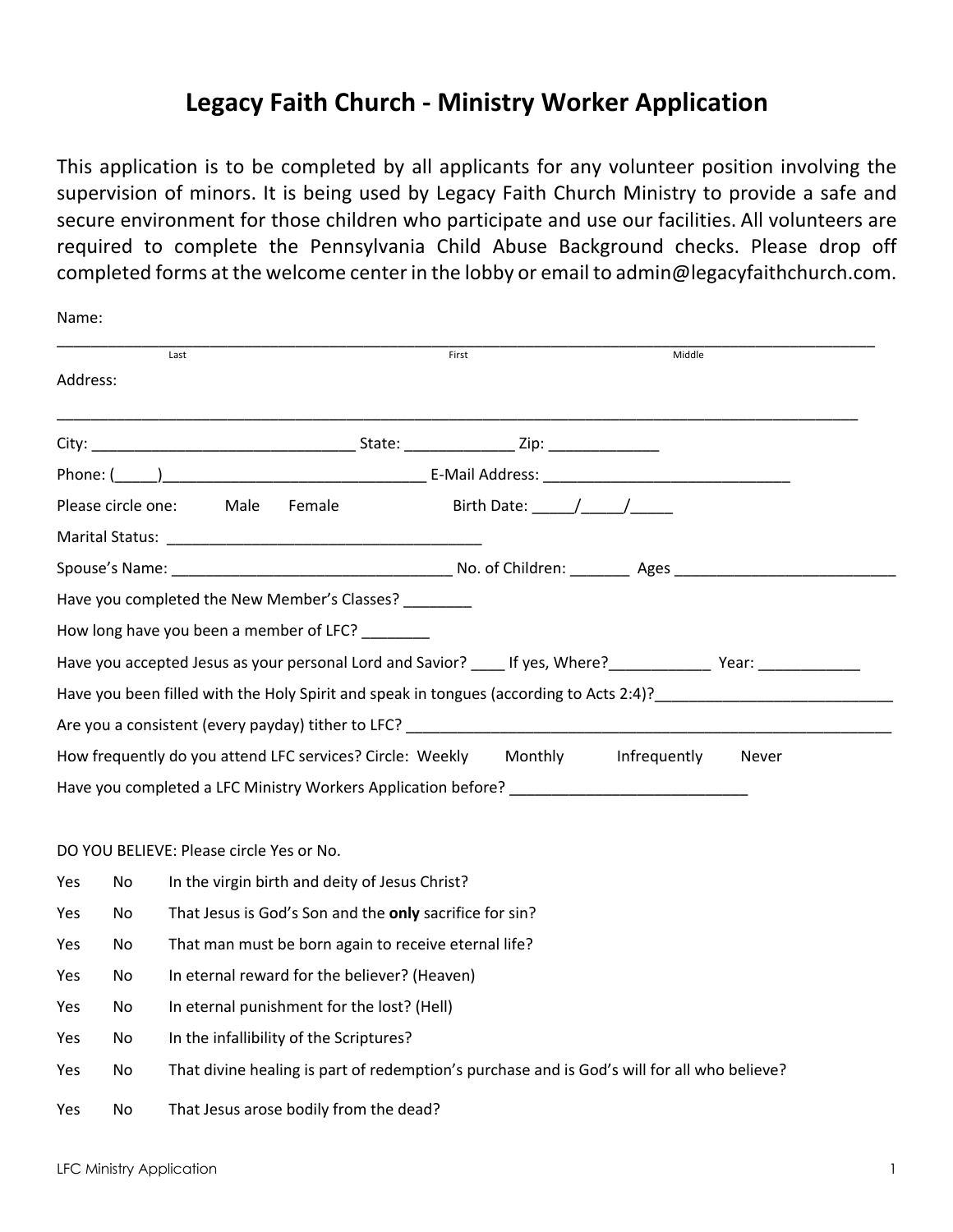| Yes<br>No         |                                                | In the infilling of the Holy Spirit with the evidence of speaking in other tongues?<br>List (name and address) of other churches you have attended during the past five years: |
|-------------------|------------------------------------------------|--------------------------------------------------------------------------------------------------------------------------------------------------------------------------------|
|                   |                                                |                                                                                                                                                                                |
|                   |                                                | List any gifts, training, education, or other factors that have prepared you for the ministry area you are interested in:                                                      |
|                   |                                                | Do you smoke? _______________ Drink alcoholic beverages? _______________________ Use illegal drugs? ___________________________________                                        |
|                   |                                                | Do you have any limitations in your schedule that would prevent you from serving?                                                                                              |
|                   |                                                |                                                                                                                                                                                |
|                   |                                                |                                                                                                                                                                                |
|                   |                                                | <b>INDICATE ALL AREAS OF INTEREST</b>                                                                                                                                          |
| Teacher           |                                                | ______ Teacher's Assistant ________ Arts & Crafts ________ Building/Carpentry/Handy                                                                                            |
| Hospitality       | Usher                                          | ______ Greeting _________ Cooking ______Audio/Media                                                                                                                            |
| Yard Work         | _____ Outreach                                 | ____ Praise & Worship _____Decoration                                                                                                                                          |
| Special Events    | Cleaning                                       | ____Translating (Spanish) _____ Security                                                                                                                                       |
| Parking Attendant | ______ Welcome Center/Greeting Stations ______ | Other                                                                                                                                                                          |
|                   |                                                | If interested in children's ministry, what age groups do you prefer? (Check all that apply)                                                                                    |
|                   |                                                | ____ Nursery (walking-2) ________ Preschool Toddlers (3-4) _____ Kindergarten (4 - 6)                                                                                          |
|                   |                                                | 1 <sup>st</sup> - 5 <sup>th</sup> Grade <b>11.1</b> Jr. High <b>12.1</b> Sr. High <b>12.1</b> Sr. High <b>12.1</b> Where needed                                                |
|                   |                                                | <b>PASTORAL REFERENCE</b>                                                                                                                                                      |
|                   |                                                | (Former Sr. Pastor, Assoc. Pastor, or Ministerial Supervisor)                                                                                                                  |
|                   |                                                |                                                                                                                                                                                |
|                   |                                                |                                                                                                                                                                                |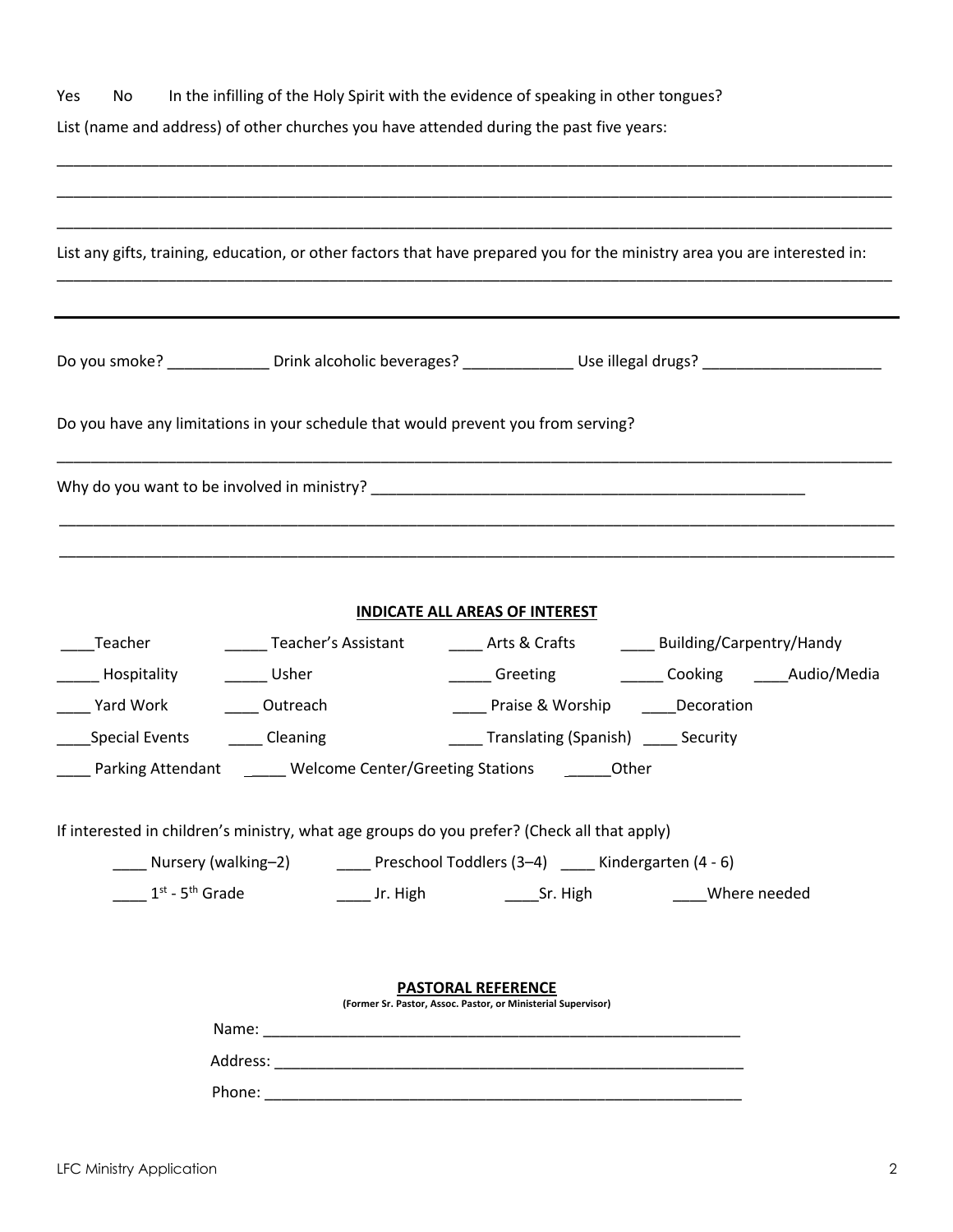#### **PASTORAL REFERENCE**

**(Former Sr. Pastor, Assoc. Pastor, or Ministerial Supervisor)**

| Name:    |  |  |
|----------|--|--|
| Address: |  |  |
| Phone:   |  |  |

### **Background Checks**

All volunteers are required to provide Pennsylvania Child Abuse Clearances. These documents include the Child Abuse Clearance Certificate, PA State Police Report of Criminal History and FBI Fingerprints. Note: An FBI background check is not required if you have been a Pennsylvania resident for the past 10 years. All three of these documents are valid for five (5) years from their issue date. See Volunteer Requirements and Disclosure document for instructions. (Please attach documents to this application if your clearances are current). If you are unable to complete your own clearances, please fill out the next page to authorize LFC to submit them on your behalf.

The below questions may or may not disqualify you from volunteering but are required.

Have you ever been arrested? \_\_\_\_\_Yes \_\_\_\_\_ No If yes, please explain (attach a separate page if necessary):

Have you ever been convicted or plead guilty to a crime? \_\_\_Yes \_\_\_ No If yes, please explain (attach a separate page if necessary): \_\_\_\_\_\_\_\_\_\_\_\_\_\_\_\_\_\_\_\_\_\_\_\_\_\_\_\_\_\_\_\_\_\_\_\_\_\_\_\_\_\_\_\_\_\_\_\_\_\_\_\_\_\_\_\_\_\_\_\_\_\_\_\_\_\_\_\_\_\_\_\_\_\_\_\_\_\_\_

\_\_\_\_\_\_\_\_\_\_\_\_\_\_\_\_\_\_\_\_\_\_\_\_\_\_\_\_\_\_\_\_\_\_\_\_\_\_\_\_\_\_\_\_\_\_\_\_\_\_\_\_\_\_\_\_\_\_\_\_\_\_\_\_\_\_\_\_\_\_\_\_\_\_\_\_\_\_\_\_\_\_\_\_\_\_\_\_\_\_\_\_\_\_\_\_\_\_

\_\_\_\_\_\_\_\_\_\_\_\_\_\_\_\_\_\_\_\_\_\_\_\_\_\_\_\_\_\_\_\_\_\_\_\_\_\_\_\_\_\_\_\_\_\_\_\_\_\_\_\_\_\_\_\_\_\_\_\_\_\_\_\_\_\_\_\_\_\_\_\_\_\_\_\_\_\_\_\_\_\_\_\_\_\_\_\_\_\_\_\_\_\_\_\_\_\_

\_\_\_\_\_\_\_\_\_\_\_\_\_\_\_\_\_\_\_\_\_\_\_\_\_\_\_\_\_\_\_\_\_\_\_\_\_\_\_\_\_\_\_\_\_\_\_\_\_\_\_\_\_\_\_\_\_\_\_\_\_\_\_\_\_\_\_\_\_\_\_\_\_\_\_\_\_\_\_\_\_\_\_\_\_\_\_\_\_\_\_\_\_\_\_\_\_\_

Have you ever been accused of and/or convicted of child abuse or a crime involving actual or attempted sexual

molestation of a minor? \_\_\_\_Yes \_\_\_\_ No